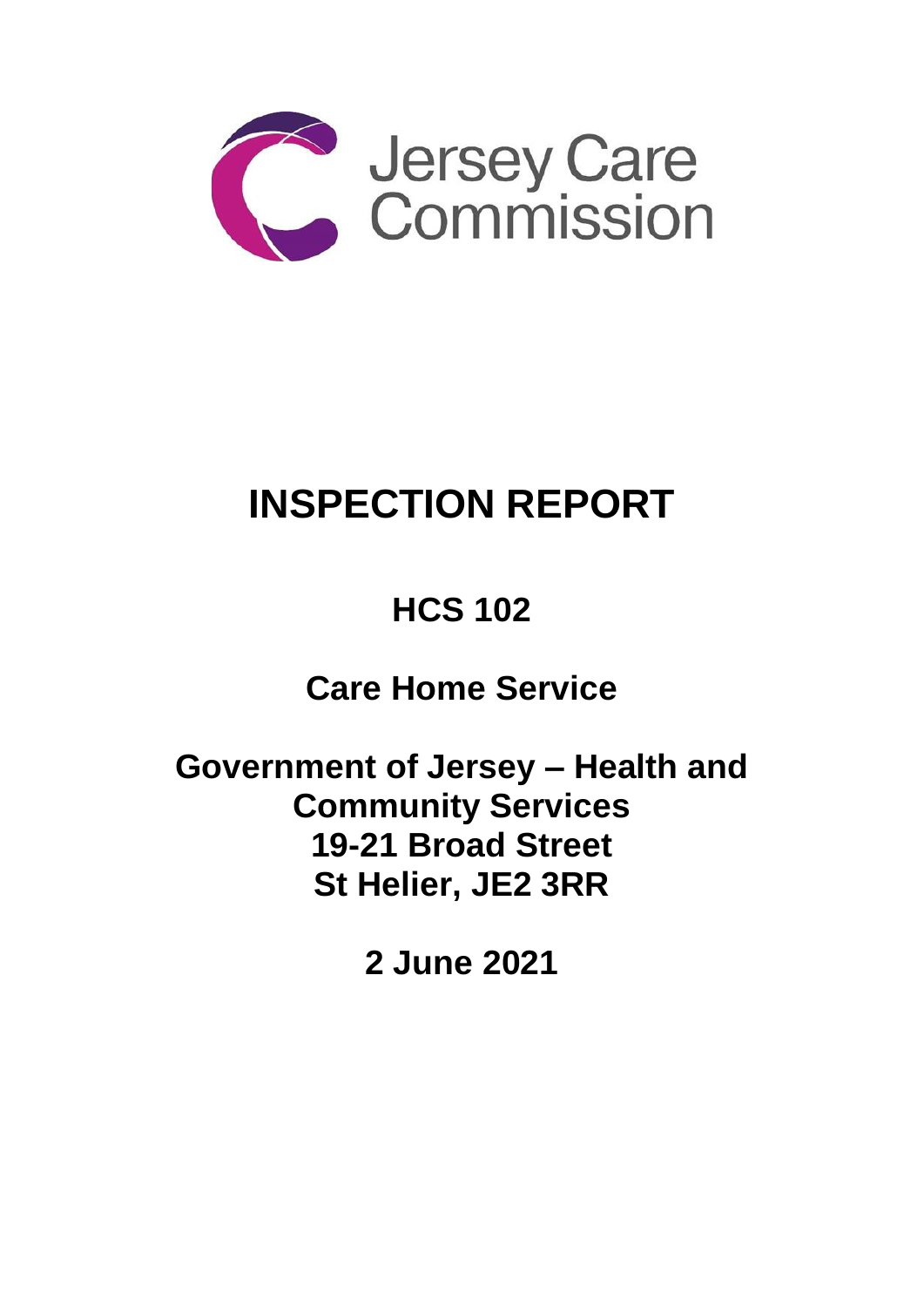## **THE JERSEY CARE COMMISSION**

Under the Regulation of Care (Jersey) Law 2014, all providers of care homes, home care and adult day care services must be registered with the Jersey Care Commission ('the Commission').

This inspection was carried out in accordance with Regulation 32 of the Regulation of Care (Standards and Requirements) (Jersey) Regulations 2018 to monitor compliance with the Law and Regulations, to review and evaluate the effectiveness of the regulated activity and to encourage improvement.

## **ABOUT THE SERVICE**

This is a report of the inspection of HCS 102. At the request of the registered provider, the name and address of the care home has not been identified in this report in order to preserve the confidentiality of the care receiver who lives in the care home. The service is a large detached property situated in a residential area in St Brelade. There is a vehicle provided for the benefit of the care receiver. The service became registered with the Commission on 11 November 2020.

| <b>Regulated Activity</b>         | Care Home                                                                                                     |
|-----------------------------------|---------------------------------------------------------------------------------------------------------------|
| <b>Conditions of Registration</b> | <u>Mandatory</u>                                                                                              |
|                                   | Type of care: Personal care and personal<br>support                                                           |
|                                   | Category of care: Learning disability and autism                                                              |
|                                   | Maximum number of care receivers: One                                                                         |
|                                   | Maximum number in receipt of personal care /<br>personal support: One                                         |
|                                   | Age range of care receivers: 18 and over                                                                      |
|                                   | Maximum number of care receivers that can be<br>accommodated in the following rooms: Bedroom<br>1: One person |
| Date of Inspection                | 2 June 2021                                                                                                   |
| Time of Inspection                | $10:30am - 1.30pm$                                                                                            |
| Type of Inspection                | Announced                                                                                                     |
| Number of areas for               | One                                                                                                           |
| improvement                       |                                                                                                               |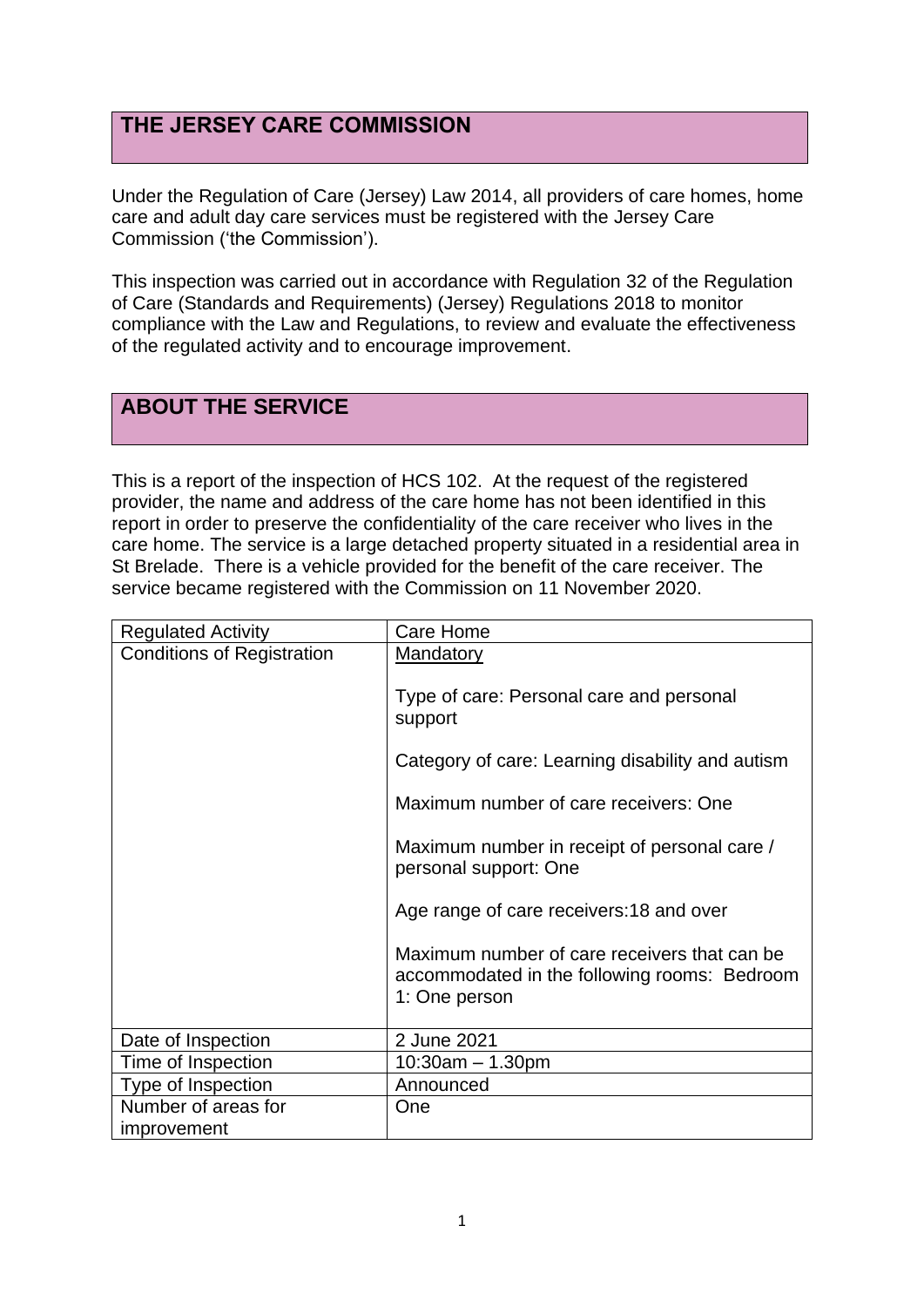| Number of care receivers   | One |
|----------------------------|-----|
| accommodated on the day of |     |
| the inspection             |     |

HCS 102 is operated by Government of Jersey – Health and Community Services and the registered manager is Rose McCullagh.

This is the first inspection since the care home was registered on 11 November 2020.

### **SUMMARY OF INSPECTION FINDINGS**

The following is a summary of what was found during this inspection. Further information is contained in the main body of this report.

Staff are recruited safely and provided with opportunities for training, supervision and development. There is a comprehensive induction plan provided which aims to equip staff with the knowledge and skills associated with their role. The home is always staffed by two staff members. The team is well-established, having a good understanding of the needs of the care receiver and this is helpful in ensuring consistency.

Central to the approaches to care which are applied in practice is giving choice, encouraging autonomy while discreetly monitoring and supervising the care receiver to best promote their safety and security within their home environment. These approaches are also utilised when supporting the care receiver to access a range of social activities in the community.

The home environment is domestic in nature, with generous communal spaces that can be freely utilised by the care receiver. The spacious nature of the accommodation enables that supervision and monitoring can take place, in order to ensure the care receiver's safety, whilst ensuring that this is not unduly invasive or impacting on privacy and independence.

The home environment has some specific security and access facilities to allow staff ease of entrance throughout the building while maintaining the safety of the care receiver. These were not unduly restrictive, and the Regulation Officer observed an open and non-restrictive homely environment with very few restricted areas. The Regulation Officer was satisfied that any restrictions in place were appropriate and in accordance with the care receiver's care plan.

The home benefits from an easily accessible garden to the rear, which is generous in its dimension and provides some useful options for social activity. It was noted that maintenance and upgrading of some worn areas was indicated and this was brought to the manager's attention.

The registered manager was clear about their role and responsibilities and maintains a regular presence in the home. They appropriately delegate to an experienced and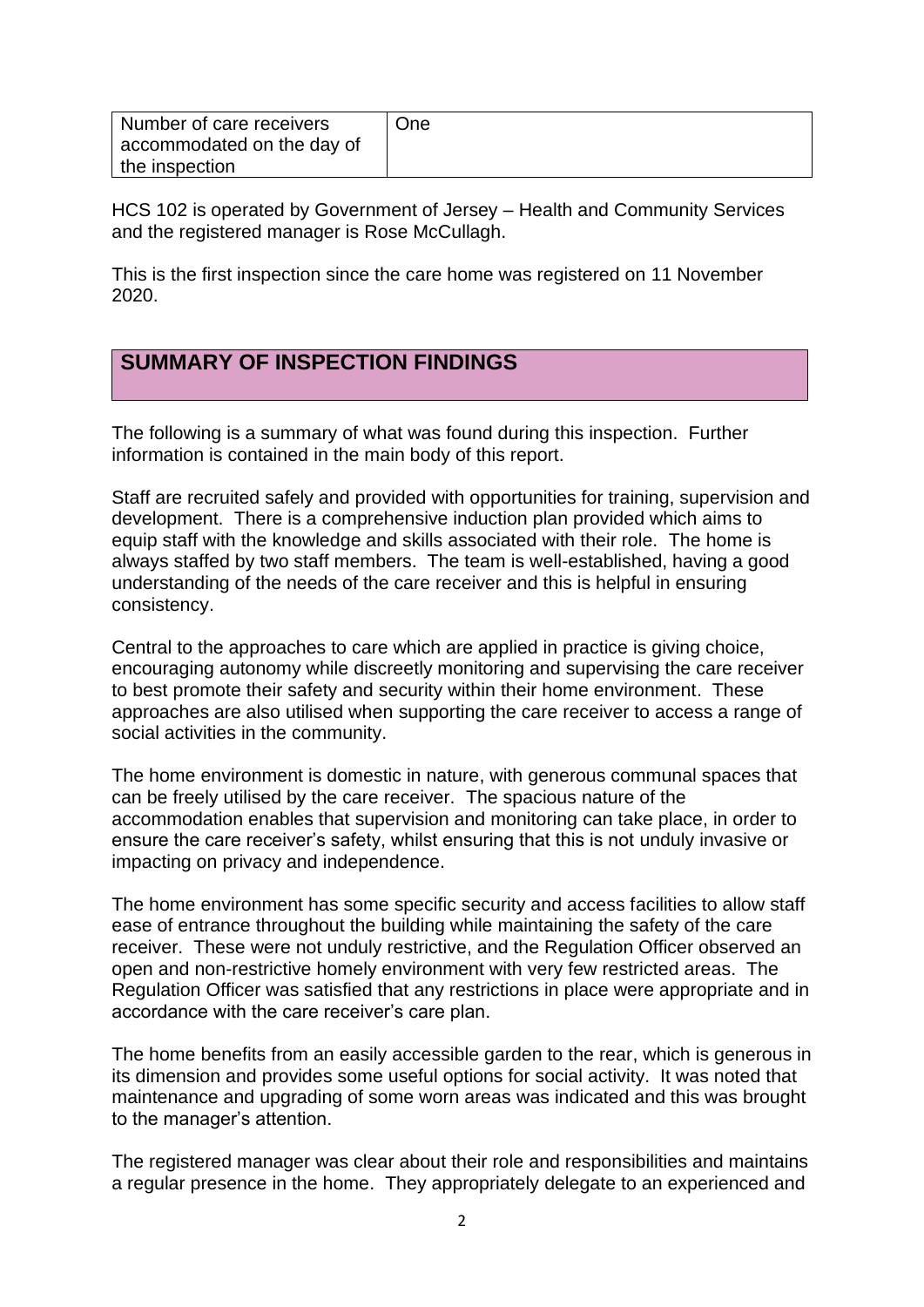confident team when they are not present in the home. The provider has a quality monitoring process in place which is being refined by the manager. This will further promote a level of external scrutiny by peer review undertaken by their colleague from an associate home.

Feedback was provided by the care receiver's relative who was confident and appreciative of the support provided and of the care home environment. They were also fully informed of who they might approach if wishing to raise any concerns or formalise complaints. The relative was able to identify specific staff members whom they would be confident in contacting and raising any concerns if necessary.

A review of the care plans in place, led the Regulation Officer to note that these were provided by a case coordinator who is not based in the home and is not engaged in direct care. Furthermore, there were some inconsistencies in care plan reviews, which were not consistently recorded in a systematic way. Some had been compiled more than three years ago. This an area for improvement although it was also apparent that that care planning is typically of a high quality, being suitably instructive and informative.

## **INSPECTION PROCESS**

This inspection was announced. This was partly to ensure that the manager would be available to participate in this first inspection of the service but primarily to ensure the care receiver could be fully informed of the visit and to fit around their routine. The decision to undertake an announced inspection was also necessary to promote best practice for infection control and management of visitors to the home.

The Care Home Standards were referenced throughout the inspection.<sup>1</sup>

This inspection focussed on the following lines of enquiry:

- **Staff recruitment, training and development**
- **Approaches to care and welfare of care receivers**
- **Staff competence relating to categories of care provided**
- **Care home environment**
- **Management of services**
- **Choice, preferences and lifestyle**

Prior to the inspection visit, all of the information held by the Commission about this service was reviewed and that included a review of the Statement of Purpose

The Regulation Officer observed the person who uses the service going about their morning routine and also noted the interactions and interventions carried out by staff

<sup>&</sup>lt;sup>1</sup> The Care Home and all other Care Standards can be accessed on the Commission's website at [https://carecommission.je/Standards/](https://carecommission.je/standards/)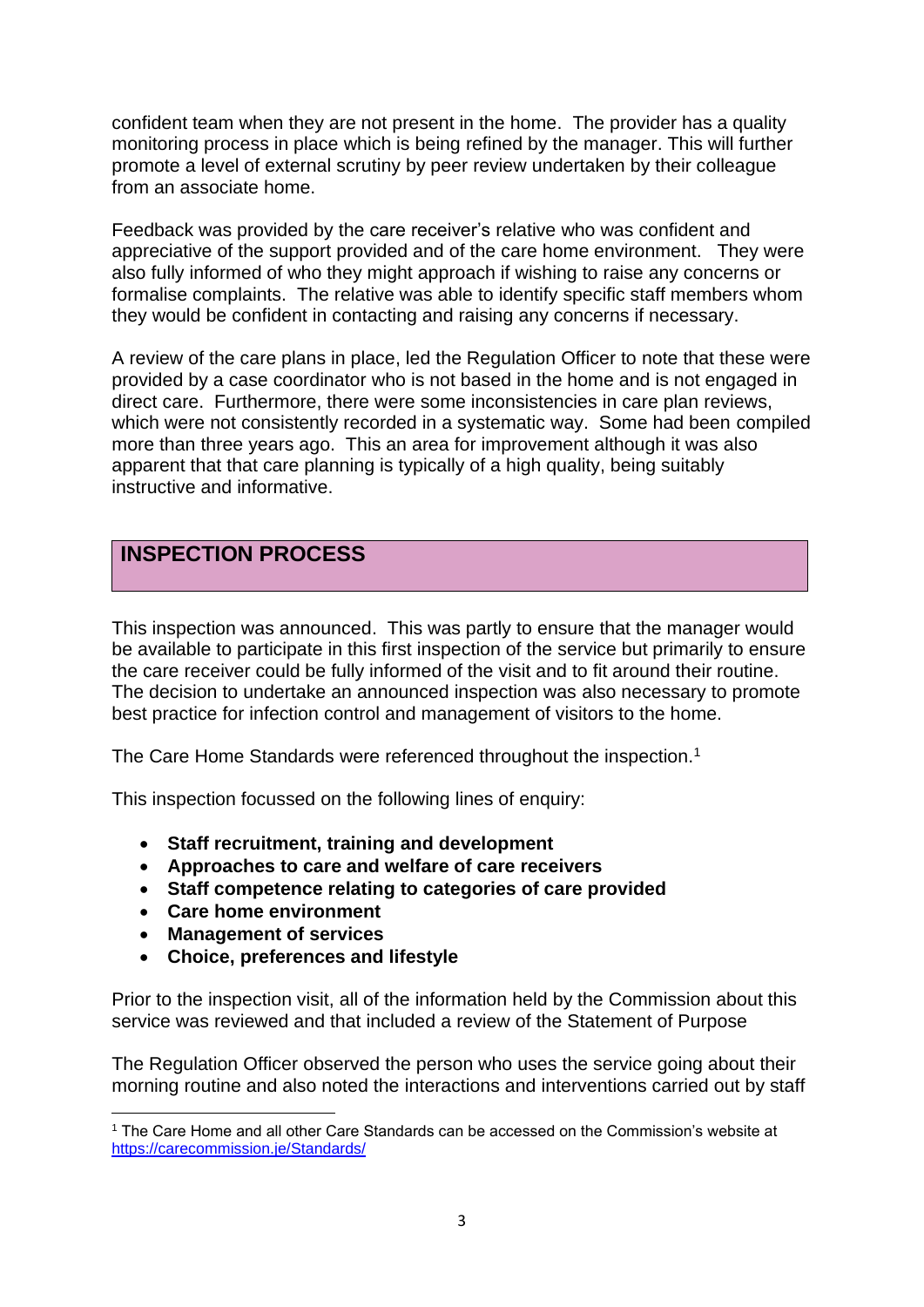in support of this. Two members of staff on duty provided a summary of care needs and how they support these. Some examples of this were seen in practice during the visit.

The manager provided information pertinent to the inspection process in discussions with the Regulation Officer, who was also able to review various policy documents and the training log and to have sight of care plans both in electronic format and hard copy. This inspection included a review of the premises.

There has been limited recruitment of staff since the home's registration, but the newest members of the team were contacted to establish the induction process which they were provided with. A recent record of the providers' safe recruitment processes, and the manager's involvement in this for an associate home they also manage, was referenced as an example of best practice.

Two members of staff were contacted by telephone after the inspection. The care receiver's representative was contacted by telephone following the visit also. Discussion also took place with Health and Community Services (H&CS) personnel who support the team in their work with the care receiver.

At the conclusion of the inspection, the Regulation Officer provided feedback to the registered manager.

This report sets out our findings and includes areas of good practice identified during the inspection. Where areas for improvement have been identified, these are described in the report and an action plan is attached at the end of the report.

## **INSPECTION FINDINGS**

#### **Staff recruitment, training and development**

Reference was made to Standard 3 of the Care Home Standards which states: "You will be cared for and helped by the right people with the right values, attitudes, understanding and training."

The manager confirmed that all staff are recruited in accordance with the Government of Jersey's safe recruitment policy and the recruitment process is managed by a Human Resources team. All staff are required to complete an application form with details of previous employment history, details of referees, statement of personal qualities, proof of identity and right to employment. The applicant is also required to declare that they are not disqualified from working with vulnerable adults due to previous offences. Enhanced criminal records certificates are obtained and reviewed prior to employment which provides further evidence of safe recruitment.

The registered manager highlighted there being an established staff team supporting the care receiver and that there has been a small amount of recent recruitment into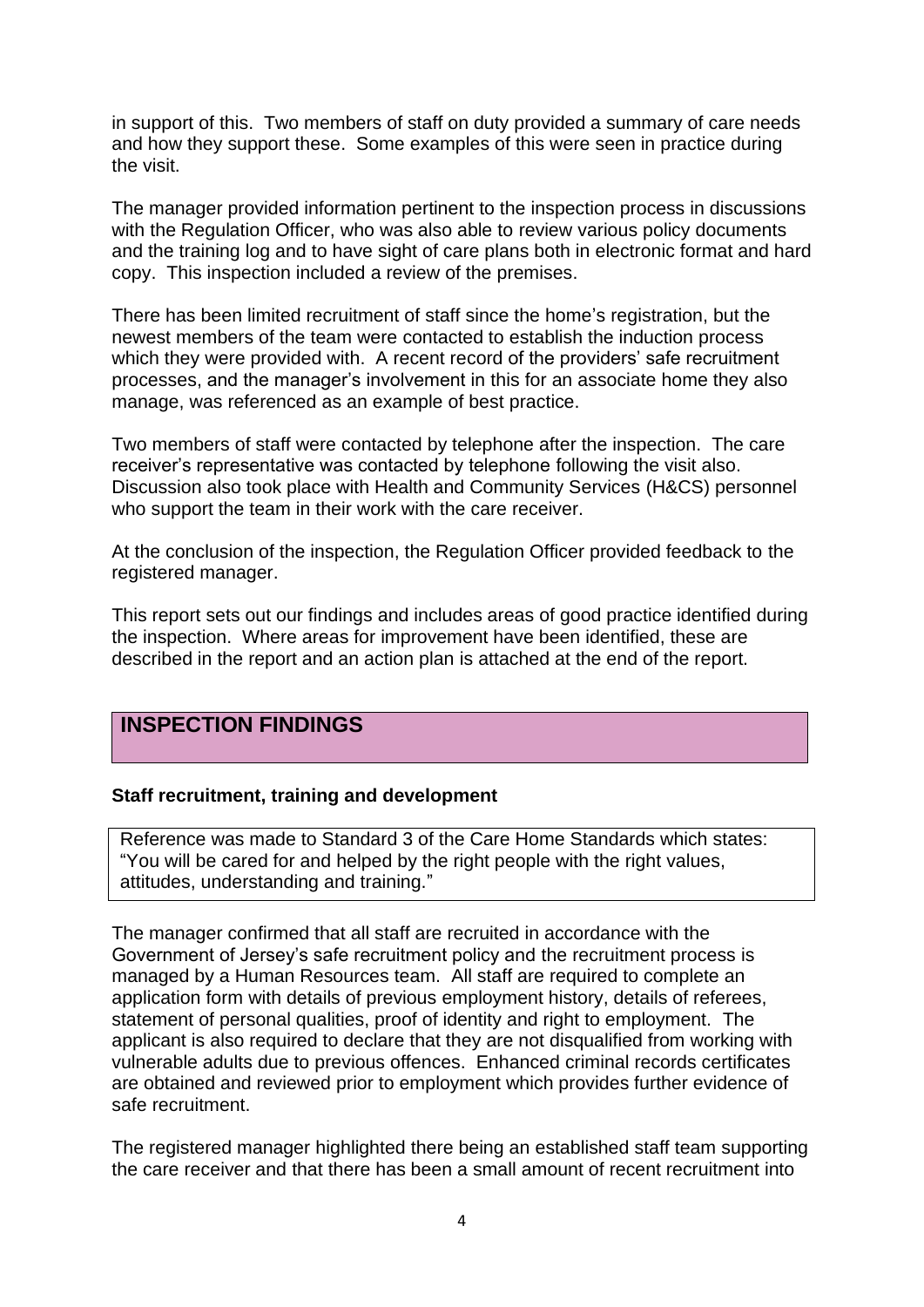the team. The two most recently recruited members of staff were identified from the duty roster and it was confirmed that they had been subject to the necessary recruitment and selection procedures, which the manager oversees as routine.

These two members of staff were contacted following the visit and provided a very positive summary of their induction, one stating, "staff were absolutely fantastic to support me". It was apparent from these discussions that staff induction is provided in a way which ensures that staff are both competent and confident in undertaking their roles, and that the learning environment is supportive. Initially, new staff members are provided with the opportunity to read care plans and to become familiar with the care receiver's needs. Thereafter, new staff members undertake shadowing shifts and secondary roles working with the experienced staff.

Once confident and comfortable in working with the care receiver, new staff members are discreetly supervised and supported by experienced colleagues in taking a lead in working with the care receiver. They develop skills in utilising a range of communication skills as part of this induction process. There is a staff competency framework which is also referenced as part of this induction and reviewed by the manager.

Care staff confirmed that their training is underpinned by supervision which is provided by the manager and recorded as part of their ongoing training and development. Mandatory training is provided and was seen to be consistently provided with a good auditable record on the training log for each member of the team. The manager is able to monitor and review this with individual staff members and prioritise accordingly against identified training needs. SPELL training (an approach consisting of five aspects that support positive environments and treatment methods for people with autism), and Positive behaviour support (PBS), are identified as priority training areas for the staff team to ensure best practice approaches can be followed.

Recent training has also included Capacity and Self Determination training, which is directly relevant to the care needs and necessary level of supervision and restrictions which are in place. This is to ensure that the care receiver's best interests are met on a daily basis in all activities, both in their home and when out in the community. The Regulation Officer was impressed by the statements and positive interpretation as made by two of the staff on duty during the inspection visit, of the SROL (Significant Restriction on Liberty) authorisation that was in place. When discussing this issue, their interpretation of this authorisation was that it would not/ should not impede the liberty of the care receiver unduly. It was evident if practical and safe to do so, they would always endeavour to promote and encourage autonomy and choice if the care receiver wished to leave the home at any time for example.

The shift patterns as discussed with the staff members on duty, indicated an appropriate roster system with hours of work not excessive or likely to lead to fatigue. Staff who were spoken with about this, demonstrated a good level of insight and understanding for the potential fatigue if working excessive hours or during the occasions where the care receiver needs a high volume of interactions. They confirmed that the sleep-in shifts allow for an uninterrupted break overnight, but if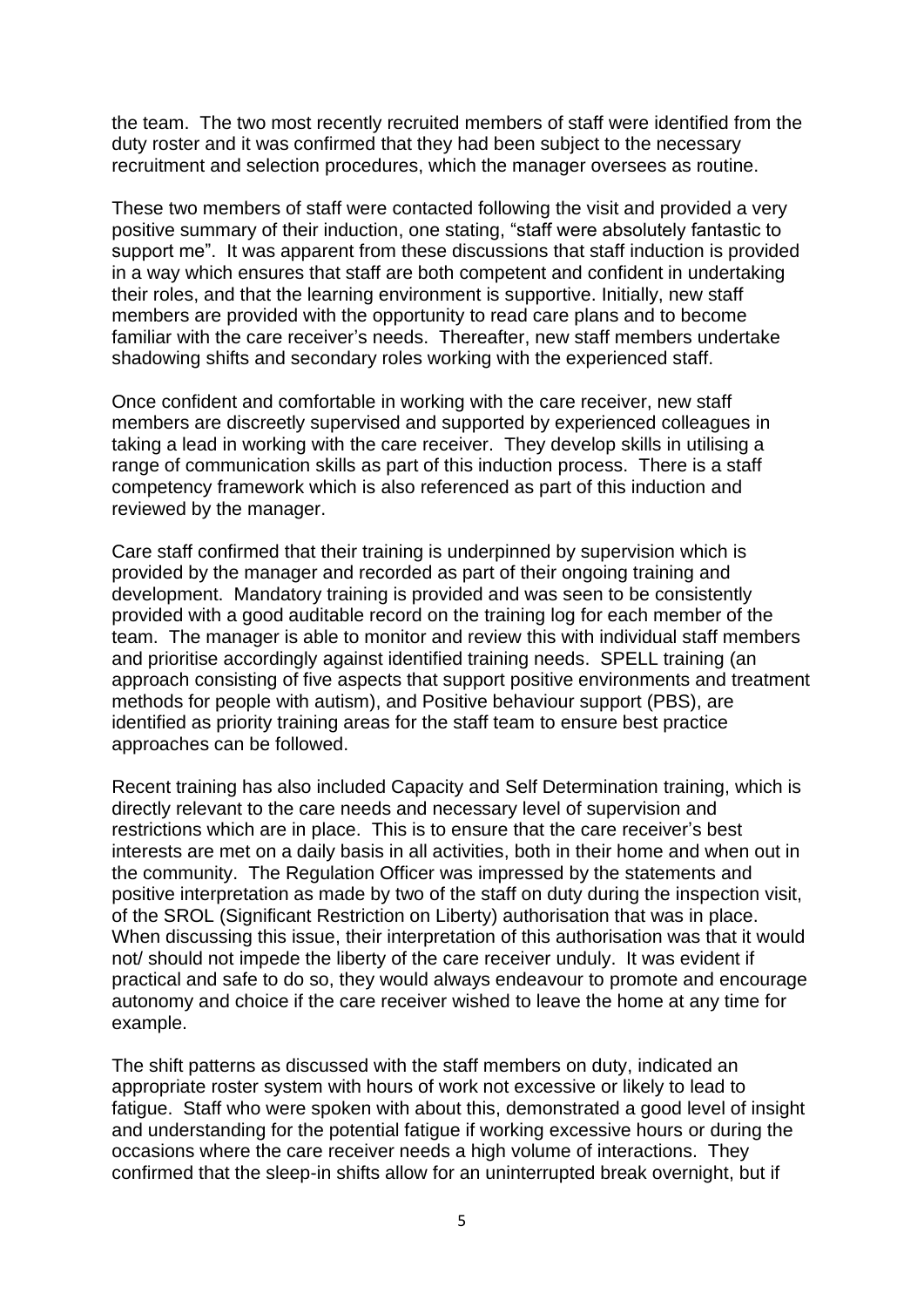disturbed there is provision for relief from the next day shift in the morning and which is supported by the manager.

The Regulation Officer sought feedback from one practitioner from Health and Community Services (Government of Jersey), who supports the team in how they might best utilise a range of communication strategies. They highlighted a very positive culture of care in the home. They reported that the team adopt a collaborative approach, which includes a reflective approach to practice. It was reported that the team are proactive in addressing potential challenges in a timely and measured way. A recent example of this was that the manager had sought advice to best support the team.

#### **Approaches to care and welfare of care receivers**

Reference was made to Standard 5 of the Care Home Standards which states: "You will be supported to make your own decisions and you will receive care and support which respects your lifestyle, wishes and preferences."

Care staff on duty provided a useful summary to the Regulation Officer of the needs of the individual care receiver. They were able to demonstrate a comprehensive knowledge and understanding of their role in supporting these care needs. Furthermore, the interactions and skilled interventions which were observed during the visit, demonstrated that a range of approaches and communication aides are utilised to best support the care receiver.

The care receiver has some limited verbal communication but will utilise a communication board to convey choices and preferences and this was observed in practice. Staff supported decision making for planning their activities for the day that included shopping and meal preferences. The skilful approach and style of communication used by staff to promote good levels of understanding and positive engagement was clearly observed.

The comprehensive care planning framework which was viewed by the Regulation Officer was demonstrated in practice in a variety of scenarios as described by staff. This was also supported by observations made during the inspection visit. Experienced staff on duty spoke with an in-depth knowledge and an appreciation of the care receiver's care needs. In addition, the nature of information provided demonstrated an approach to care that was respectful and considerate of the person and their individuality. Staff spoke with respect and clear empathy for the care receiver but also with recognition of their unique qualities and personality. The positive therapeutic alliance and relationship which staff appeared to value and work hard to establish and maintain, was clearly evident from these discussions. Most notable however were the clear boundaries which were considered integral to maintaining the positive working relationship.

The care receiver appeared very relaxed and comfortable in the presence of staff. There were both reactive and proactive approaches initiated by staff to engage the care receiver with routines and structures and which are part of identified care plans.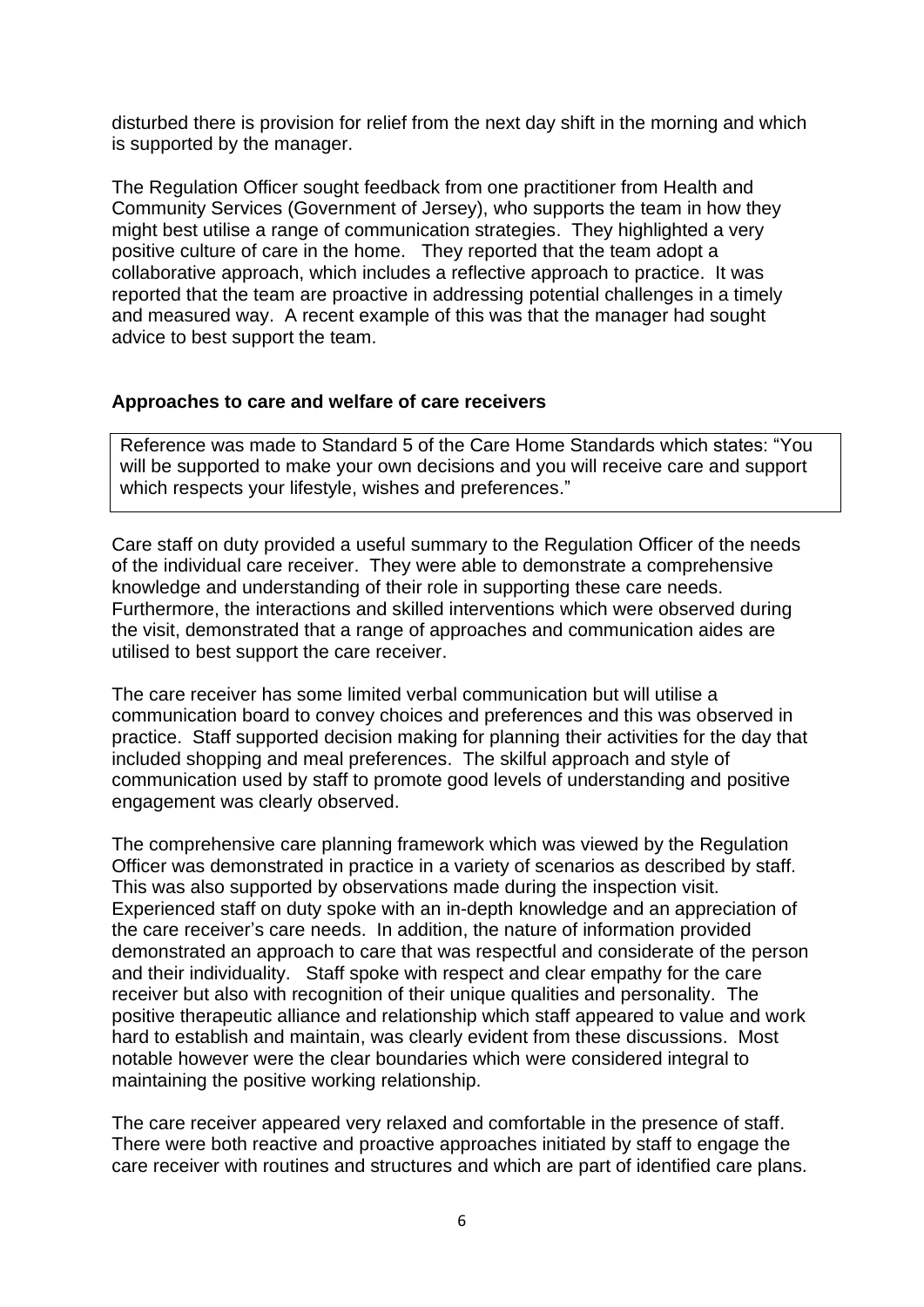It was noted from these interactions, that there was a seamless transition between discreet monitoring to the more direct supervision and instruction. This was further clarified and contextualised by staff in discussions with the Regulation Officer. Reference was made to the care plans which were in place. These included plans associated with positive behaviour support strategies as advised by allied professionals who continue to support both the home and the care receiver.

The essence of care was therefore well demonstrated from observations and discussions with staff on duty. The care receiver's needs and their involvement in making choices, appear central to all decision-making and specific approaches in enhancing the care receiver's ability to communicate were consistently demonstrated. These were further illustrated from the care planning and personal information records which provide a very good template for how care is provided.

The care plans generate instructions for care staff to follow and it was very clearly evidenced in practice that this promotes a good standard of care delivery. The Regulation Officer was able to view some of these records and gained a good understanding of the care receiver's character and personality. This reflected the positive approach that is taken in practice to demonstrate how the care provided will be respectful of the care receiver's lifestyle, wishes and preferences. A portfolio of documents is maintained for ease of reference which includes the "All about me" and "This is me" templates which are designed to collate useful and relevant information about individual care receivers.

The care home promotes individual independence and autonomy as far as possible. Where such assistance may be required for any specific activity of daily living, as for personal grooming for example, the staff were clear in stating that choice and consent of the care receiver will always be requested and confirmed before any such assistance is provided. The care receiver is also encouraged to take some responsibility for carrying out tasks with minimal or no direct support, where they are able to do so.

The Regulation Officer observed respectful and timely interactions and interventions initiated and undertaken by staff. These appeared comfortable and relaxed in nature with both the staff and the care receiver working together collaboratively as part of a positive therapeutic relationship. It was also noted that the care receiver-initiated interactions of their own volition with staff and that they appeared comfortable in doing so.

The care receiver is subject to an authorised Significant Restriction on Liberty (SROL) and care staff were suitably appraised of what this means in practice. It was noted from a discussion of this particular issue, as to the staff's understanding of what this means in practice and of how the care receiver is subject to as few restrictions as practicable. Staff members identified that they are authorised to prevent the care receiver leaving the home but that they would nonetheless still endeavour to safely facilitate any exit of the home by the care receiver if they so wished, with the necessary support being provided. It was evident that staff promoted the care receiver's best interest by escorting them when necessary and in monitoring their whereabouts at all times.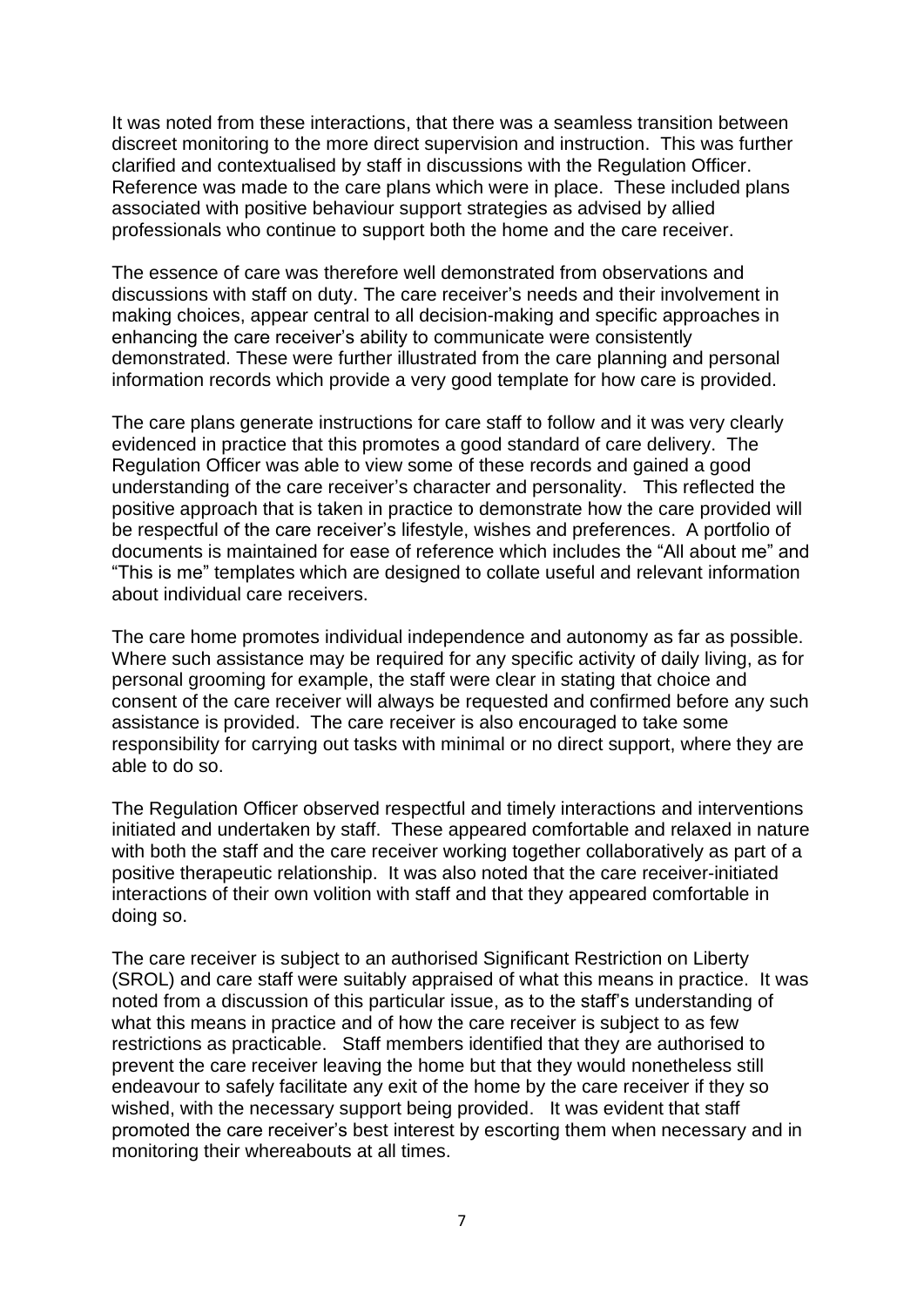A discussion with a relative confirmed that communication will be routinely initiated by the home. Whilst it was recognised that the current restrictions have made visiting more challenging, the staff have ensured some contacts have been facilitated by escorting the care receiver to their family home for visits within permitted restrictions due to the pandemic.

There is a range of activities which are provided and encouraged on a daily basis and the home also has use of its own vehicle which provides further choice and opportunity to participate in community activities. In the home, a choice of rooms which the care receiver may use of their own volition, includes a large lounge area and quiet room (music room). These alternative spaces provide some means to redirect any behaviours which may be indicative of distress or anxiety and which require specific interventions. This approach is guided by positive behaviour strategies as is recorded in the care plans.

It was noted from disturbed sleep records, which are maintained on file as routine, that on occasions the care receiver may not sleep for conventional periods of the night. Despite this, minimal interventions are made unless additional input and support is indicated. It was apparent in this approach that freedom and choice are promoted, and that the model of support is both person-centred and non-institutional. However, where any distressed behaviours are observed or where communication of distress is evidenced, the team will seek to make adjustments to either care plans or to the environment, with support from allied health professions as required. One such example was provided where some minor adjustment had been made that had improved comfort and sleep pattern.

#### **Staff competence relating to categories of care provided**

Reference was made to Standard 6 of the Care Home Standards which states: "Your care will be provided with consistency by competent care and support workers who have the necessary training and qualifications to meet your needs."

Staffing levels and skill mixes were seen to be in good order with a high standard for induction both recorded and reported by staff who were spoken to about this matter. The training log and the subjects covered, outside of the mandatory training requirements, were reflective of the category of care being provided and aligned with the content of the Statement of Purpose.

The staff team is composed of those with relevant QCF training which includes the manager (who has the required Level 5), three staff who have Level 3 and three who have Level 2 or who are working towards achieving this. It was also noted that one member of staff was, of their own initiative and volition, independently undertaking a QCF Level 3 training due to limited opportunity at this time. Whilst this is commendable it was unfortunate to note that there are limits associated with training availability despite staff being motivated to achieve such competency and accreditation.

All staff who administer medication have completed appropriate training. However, there is also an on-call system that allows for a registered nurse to be consulted and involved in any exceptional medication management issues. This was evidenced by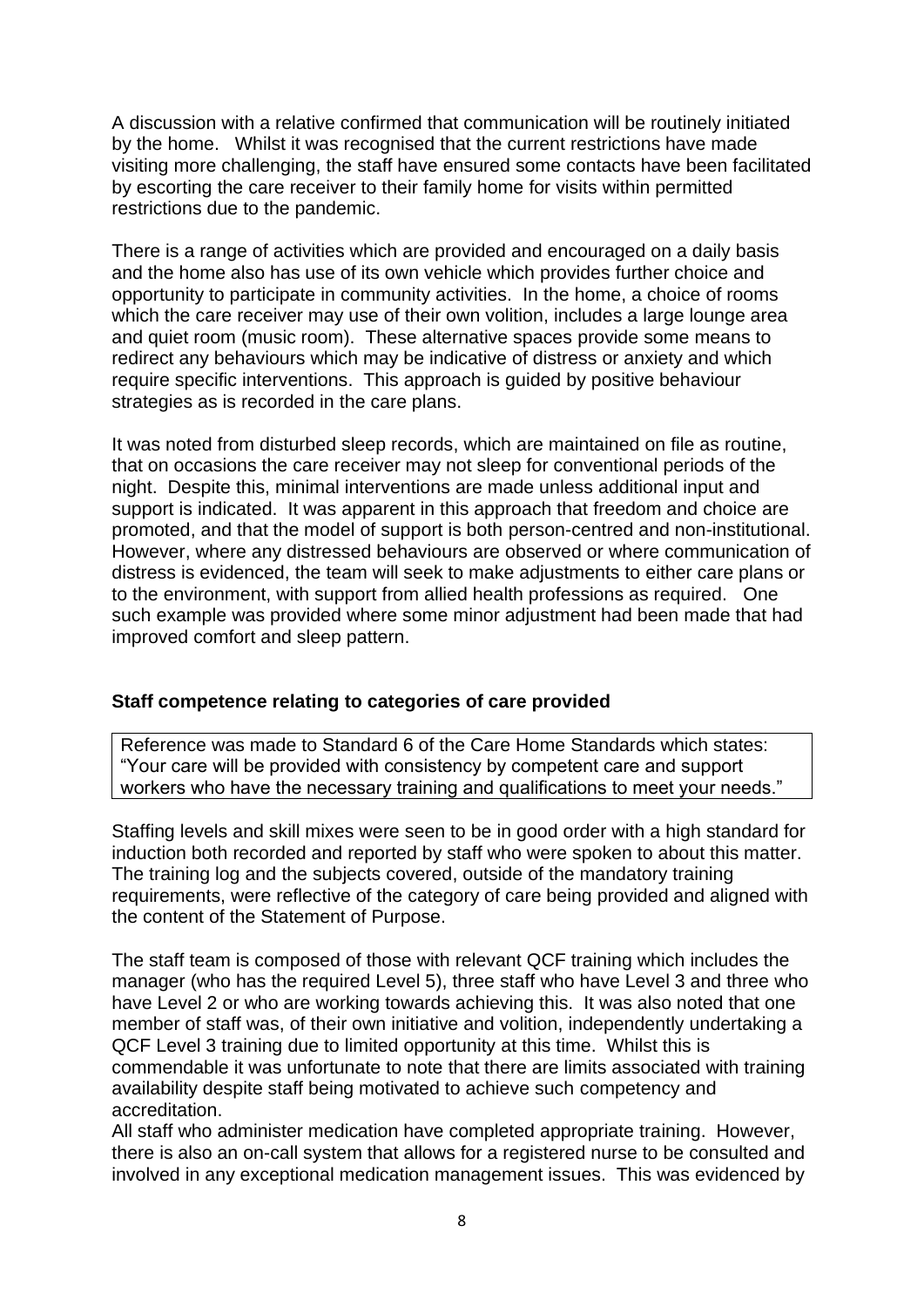the use of prn (as required) medication where behaviours exhibited had warranted the use of medication to alleviate distress on occasions. While this demonstrates a good level of governance, the reliance on an external review of such matters may warrant some further consideration and discussion with provider representatives. It would be expected that where staff are assessed as competent to administer medication, then providing that all prescribing guidelines and review are in place, the administration of this should be contained within the remit of the home's registration. Statement of Purpose and staff competency.

The competency of staff was also very well evidenced from observed practice alongside their engagement with the Regulation Officer who was able to establish this Standard as being well met through a review of information which was readily provided. It was evident from discussions undertaken with two members of staff that they were confident and knowledgeable about both the needs of the care receiver and of operational policy and procedures, which are part of their roles and responsibilities to adhere to.

The relative who was spoken with following the visit, confirmed that they have confidence in the staff team and were able to name individual staff whom they contact for any updates or information as required.

The staff team has some well-established members who complement some of the newer members of the team, enabling knowledge to be shared and for informal mentorship to occur. The most experienced staff who were spoken with at inspection, conveyed a strong team ethos and explained that roles and responsibilities are appropriately shared to ensure the care provided best meets the needs of the care receiver on any day. This was illustrated by the flexibility of approaches which all staff incorporate regardless of experience.

Staff will record incidents in the daily care record and also if necessary, as a Datix (risk rating monitoring tool) entry that automatically generates some review by the manager. A hard copy of the Datix record is held in the office which allows for an easy reference by staff to any recent incidents and where there may be patterns of behaviour evident from this. There is an expectation therefore for recording principles to be in place and followed by all staff in the absence of the manager and this was evident from discussions with staff and from review of sample records.

In addition, the recording of relevant information is made on a daily basis. This incorporates a range of assessment and monitoring, including ABC charts (behaviour monitoring), weight charts, food charts, a menu planner, a record of daily activities and sensory activities. All staff have been trained to undertake these core tasks. There are monthly team meetings which are used to review all operational matters, and which may highlight any ongoing training needs if these become apparent.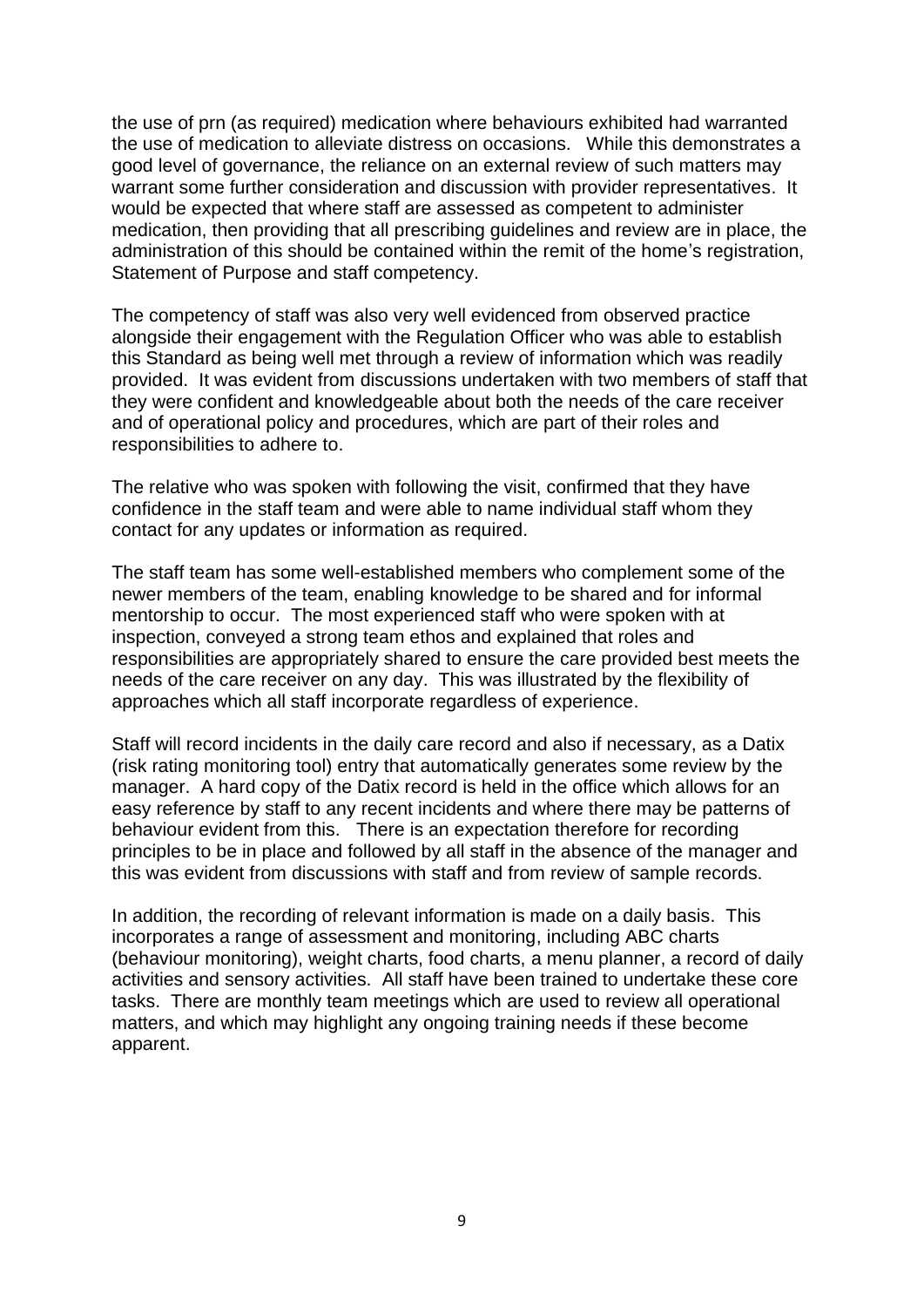#### **Care home environment**

Reference was made to Standard 7 of the Care Home Standards which states: "The environment will enhance your quality of life and the accommodation will be a pleasant place to live or stay."

The home is a large detached property which provides personal care and support to one care receiver. The home has recently been refurbished prior to the care receiver taking up residence. Some minor specifications have been put in place to ensure that safe working practices can be followed. This is in order to best support the identified care needs. A separate staff area is also provided in the property. A door security system is in place throughout the building that enables ease of access for all staff, this is also less disruptive to the care receiver's comfort and routines

However, the home is otherwise a conventional building with all the expected utilities and usable space (which is generous in size and scope). The property includes an en-suite bathroom, separate bathroom and two communal areas. The large kitchen facilitates some independence and ready access to stores and refrigerated goods but also ensures a safe working area where staff may support any food preparation and cooking. It was recognised however that use of the cooker facilities by the care receiver is limited in order to promote their safety

The home's general furnishing and décor was found to be in good order, promoting a homely and comfortable environment. There were personalised items and pictures in the rooms and some clutter and items left about in some areas. This was viewed positively by the Regulation Officer as being indicative of a typical homely environment where activity takes place as opposed to their being overbearing schedules imposed to keep all areas "clean and tidy". There was good evidence that spaces had been personalised for the care receiver, to reflect their own preferences.

There is free range of movement throughout the home, although the quiet area requires some management to prevent access to items which may be inadvertently damaged. Despite the SROL authorisation which is in place, the home is not unduly restricted at exit points and a high level of supervision (2:1 ratio) is always in place. This allows relative self-sufficiency of movement throughout the home. It was positive to note that, while there is a separate staff area that can closed off by door entry, the culture of the home and approach of staff on duty at the time of the visit meant that this area tends not to be utilised frequently. The manager however reiterated that this provision and utility may on occasion be required and that care plans and de-escalation approaches are used to effectively manage any distressed behaviours.

It was observed that the staff accommodation is located adjacent to the bedroom of the care receiver which may create some disturbance for the staff when the care receiver exhibits occasional restless nights. Although this was unavoidable on account of the design of the building and layout of the rooms, in practice, this was not reported as being problematic. Staff stated that the location of staff accommodation enables there to be a good level of unobtrusive monitoring of the care receiver's well- being and comfort. There is also mitigation for any disturbed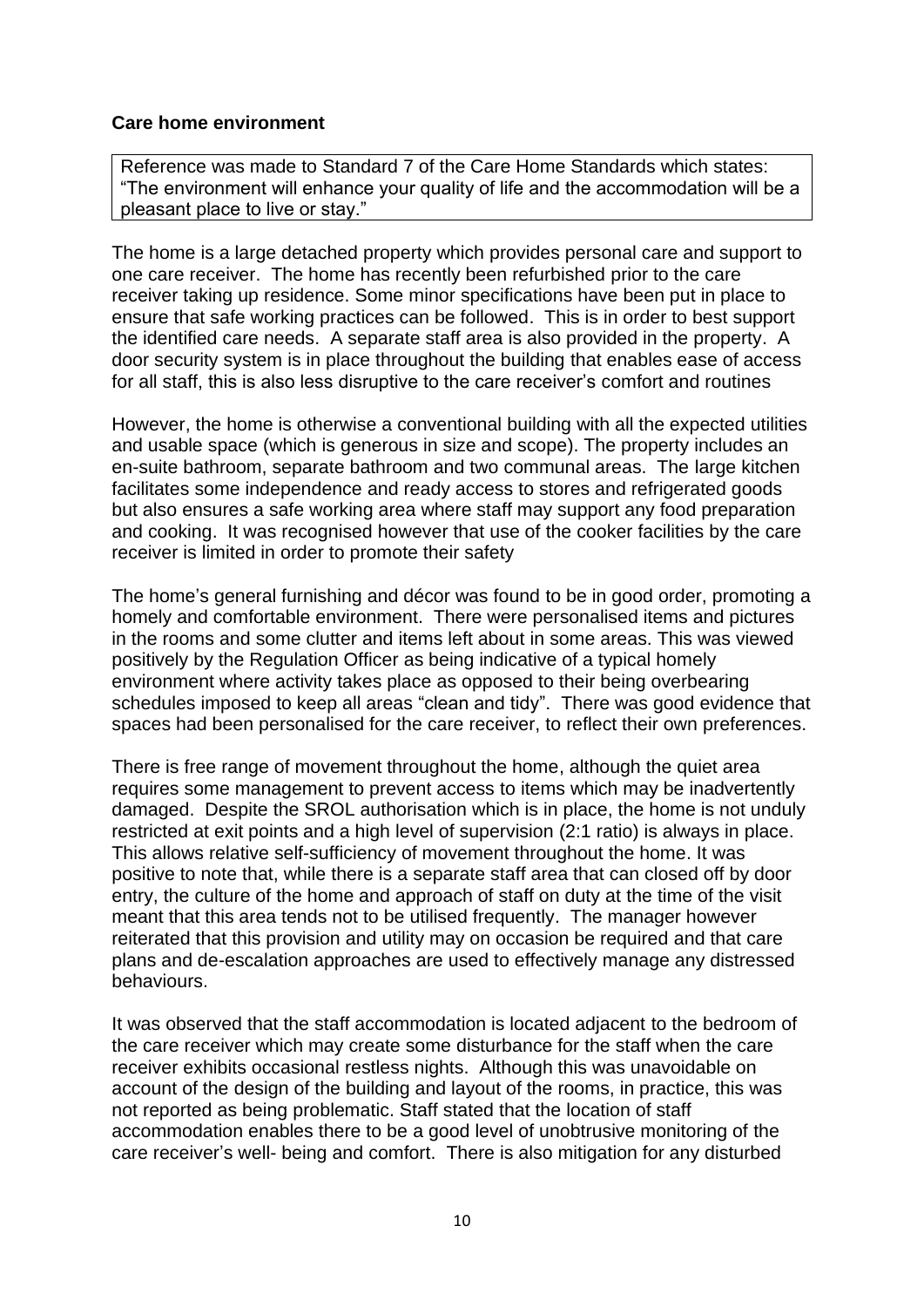sleep for staff which is positively addressed by the manager when relief from next day duty is arranged if so indicated.

In these matters, the building was therefore viewed as providing a quality care home environment that meets the identified needs of the care receiver to a high standard.

There is no specialist equipment in place to support the care receiver in the home. Adequate maintenance schedules are in place with local tradesman for electrical and heating requirements. There is a maintenance log and requisition system if any building repairs are deemed necessary. It was observed that there had been some recent damage of a cosmetic nature in the en-suite bathroom. This would require some minor work and the manager agreed to review this immediately in order that remedial work may be carried out.

There is direct access to a very large enclosed garden to the rear of the building. It was noted that some upkeep of the grassy areas and upgrading of the decking area might be considered. The manager was to review this with relevant agencies following the visit.

Throughout the visit, the care receiver appeared relaxed and comfortable in the presence of staff members or when on their own in their home.

#### **Management of services**

Reference was made to Standard 11 of the Care Home Standards which states: "The care service will be well managed."

The registered manager explained that due to the pandemic and to minimise footfall into the home, they had been reviewing the service and compiling a monthly report which is subsequently reviewed by a colleague. It was highlighted that, as restrictions are eased, the expectation would be that more independent scrutiny should be undertaken by a peer. The manager was able to confirm that this arrangement was in place with an associate manager from another home identified for this role and responsibility.

The home is staffed by a 2:1 ratio at all times and incorporates shift patterns of 7am – 3pm, 2.30 pm – midnight and midnight to 7 am. The care plans generate instructions for care staff to follow and it was very clearly evidenced in practice that these were promoting a good standard of care delivery. It was noted that the person responsible for compiling the care plans is not someone employed to work in the home. Whilst this was not resulting in a specific problem, it is at odds with the principle that the manager and staff should be fully accountable for all practice carried out in the home.

This is an area which requires some further review. Examples were provided of some generic care plans maintained on the electronic system. These were still active despite having been, in some cases, compiled as long ago as 2017. Some had been compiled by registered nurses who were no longer actively involved in the care planning process. From a discussion with the manager, it was not clear or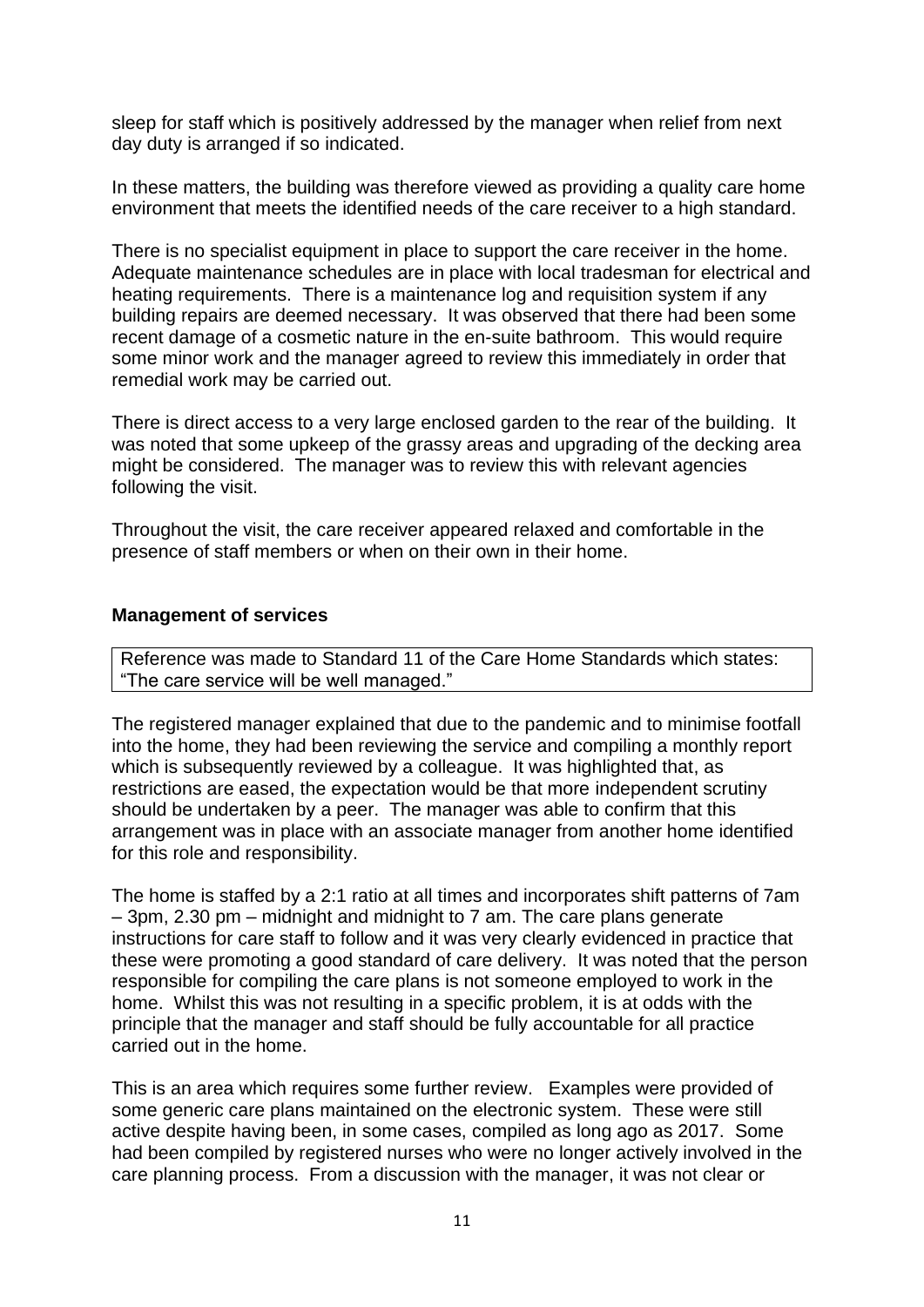easily referenced as to when or how such care plans had been systematically reviewed although it was noted that the most recent care plan had been compiled in April 2021. In this matter, an area for improvement is indicated to review the current system in use which incorporates a range of recording methodologies including the electronic recording system, care plans and documents such as "All about me".

It was to be noted however that the general content of the care plan and the principles being followed to best support identified care needs, were comprehensive and instructive. This was seen in practice by the interventions and communication skills demonstrated by staff.

#### **Choice, preference and lifestyle**

Reference was made to Standard 9 of the Care Home Standards which states: "You won't have to give up activities you enjoy when you live or stay in a care setting. There will be a range of things to do which will reflect your preferences and lifestyle".

There was very good evidence during the inspection visit of care receiver choice and preferences being promoted and encouraged. Reference was made to basic choices relating to decisions about meals and shopping as well as to social activities in the home or in the community.

The range of activities as made available, was recorded in a variety of documents and care plans. Importantly, this is conveyed to the care receiver in a format that they can understand and respond to in a style of communication that suits them best.

The communication skills and aides utilised by the staff demonstrated the approaches and consideration that is given in promoting enjoyable activities in a range of home and community settings. The interactive communication board which was seen in practice as being used by the care receiver, indicated that they clearly had some ownership of this process and were fully engaged in it to express themselves, their preferences and needs. This was considered integral to meeting this Standard.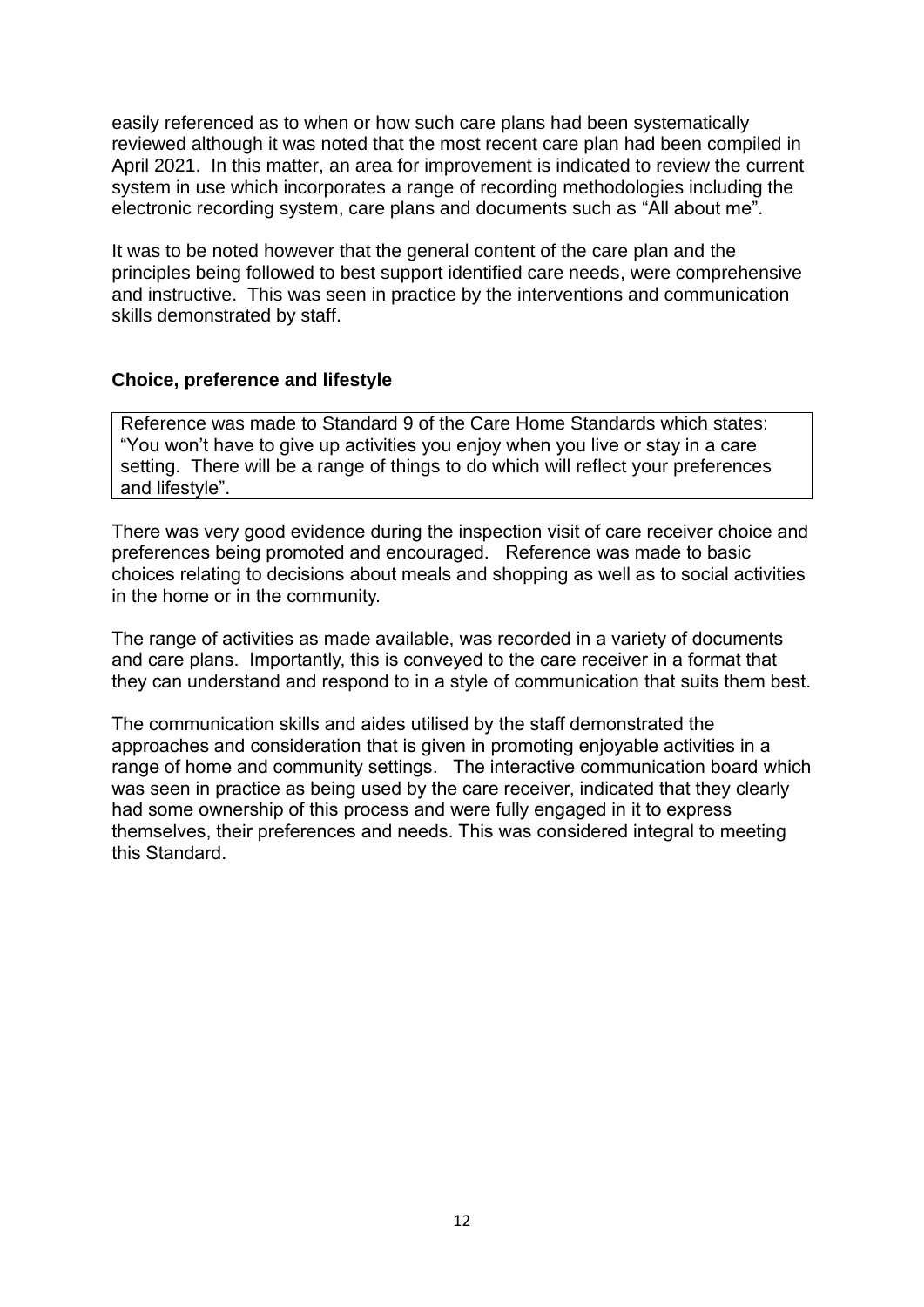## **IMPROVEMENT PLAN**

There was one area for improvement identified during this inspection. The table below is the registered provider's response to the inspection findings.

| Area for Improvement 1 | The registered provider must ensure that care plans<br>are systematically reviewed and updated with a clear                 |
|------------------------|-----------------------------------------------------------------------------------------------------------------------------|
| <b>Ref: Standard 5</b> | audit trail demonstrating this is undertaken routinely,<br>consistently, within identified timelines and by                 |
| To be completed by:    | relevant personnel                                                                                                          |
| 3 August 2021          | <b>Response by registered provider:</b>                                                                                     |
|                        | The Commission did not receive a response from the<br>Provider to this area for improvement within the 28<br>day timeframe. |